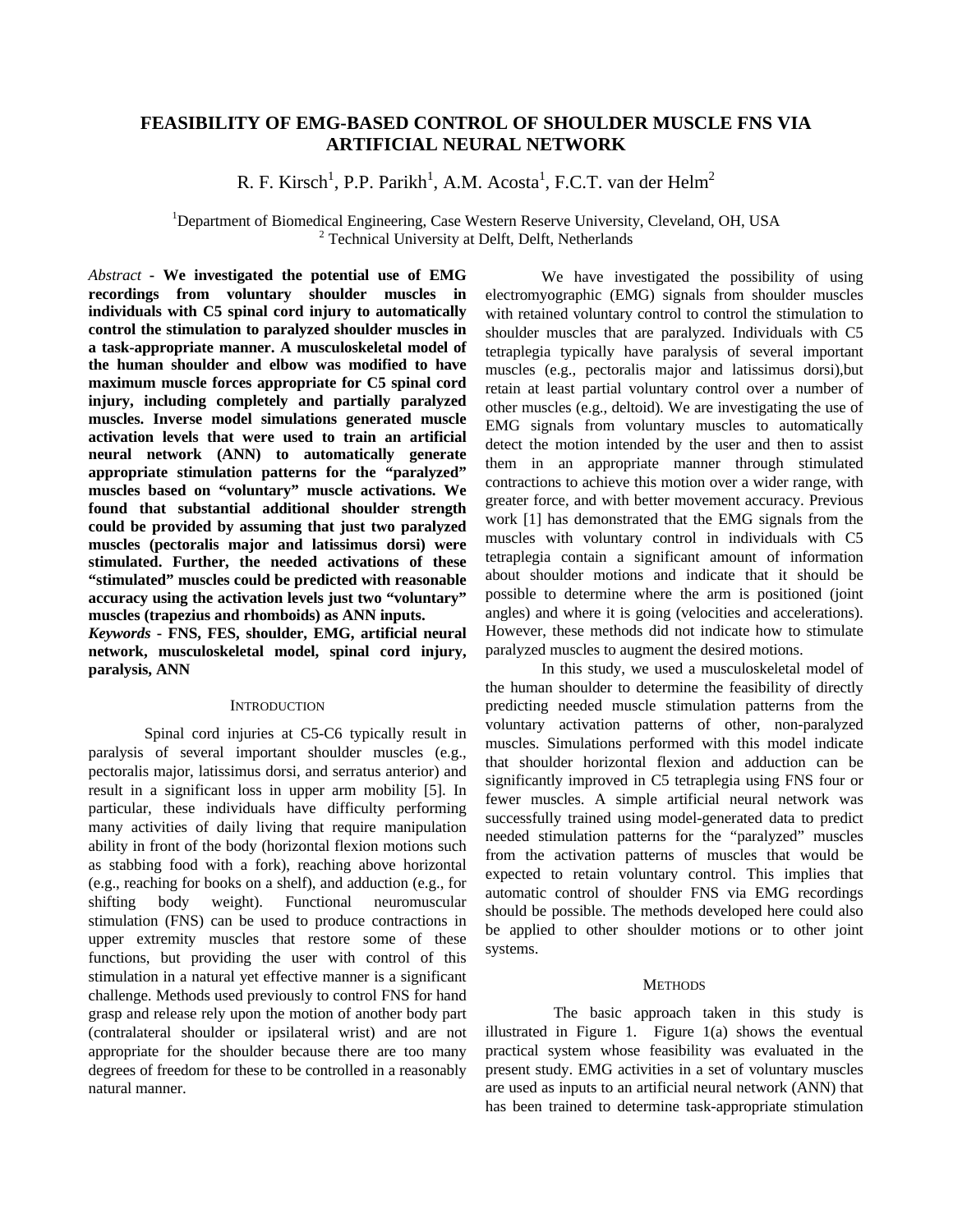| <b>Report Documentation Page</b>                                                                                                                                                                                                              |                           |                                                    |
|-----------------------------------------------------------------------------------------------------------------------------------------------------------------------------------------------------------------------------------------------|---------------------------|----------------------------------------------------|
| <b>Report Date</b><br>25 Oct 2001                                                                                                                                                                                                             | <b>Report Type</b><br>N/A | Dates Covered (from to)                            |
| <b>Title and Subtitle</b><br>Feasibility of EMG-Based Control of Shoulder Muscle FNS<br><b>VIA Artificial Neural Network</b>                                                                                                                  |                           | <b>Contract Number</b>                             |
|                                                                                                                                                                                                                                               |                           | <b>Grant Number</b>                                |
|                                                                                                                                                                                                                                               |                           | <b>Program Element Number</b>                      |
| Author(s)                                                                                                                                                                                                                                     |                           | <b>Project Number</b>                              |
|                                                                                                                                                                                                                                               |                           | <b>Task Number</b>                                 |
|                                                                                                                                                                                                                                               |                           | <b>Work Unit Number</b>                            |
| Performing Organization Name(s) and Address(es)<br>Department of Biomedical Engineering Case Western Reserve<br>University Cleveland, OH                                                                                                      |                           | <b>Performing Organization Report Number</b>       |
| <b>Sponsoring/Monitoring Agency Name(s) and Address(es)</b><br>US Army Research, Development & Standardization Group<br>(UK) PSC 802 Box 15 FPO AE 09499-1500                                                                                 |                           | <b>Sponsor/Monitor's Acronym(s)</b>                |
|                                                                                                                                                                                                                                               |                           | <b>Sponsor/Monitor's Report Number(s)</b>          |
| <b>Distribution/Availability Statement</b><br>Approved for public release, distribution unlimited                                                                                                                                             |                           |                                                    |
| <b>Supplementary Notes</b><br>Papers from 23rd Annual International Conference of the IEEE Engineering in Medicine and Biology Society, October<br>25-28, 2001, held in Istanbul, Turkey. See also ADM001351 for entire conference on cd-rom. |                           |                                                    |
| <b>Abstract</b>                                                                                                                                                                                                                               |                           |                                                    |
| <b>Subject Terms</b>                                                                                                                                                                                                                          |                           |                                                    |
| <b>Report Classification</b><br>unclassified                                                                                                                                                                                                  |                           | <b>Classification of this page</b><br>unclassified |
| <b>Classification of Abstract</b><br>unclassified                                                                                                                                                                                             |                           | <b>Limitation of Abstract</b><br>UU                |
| <b>Number of Pages</b><br>4                                                                                                                                                                                                                   |                           |                                                    |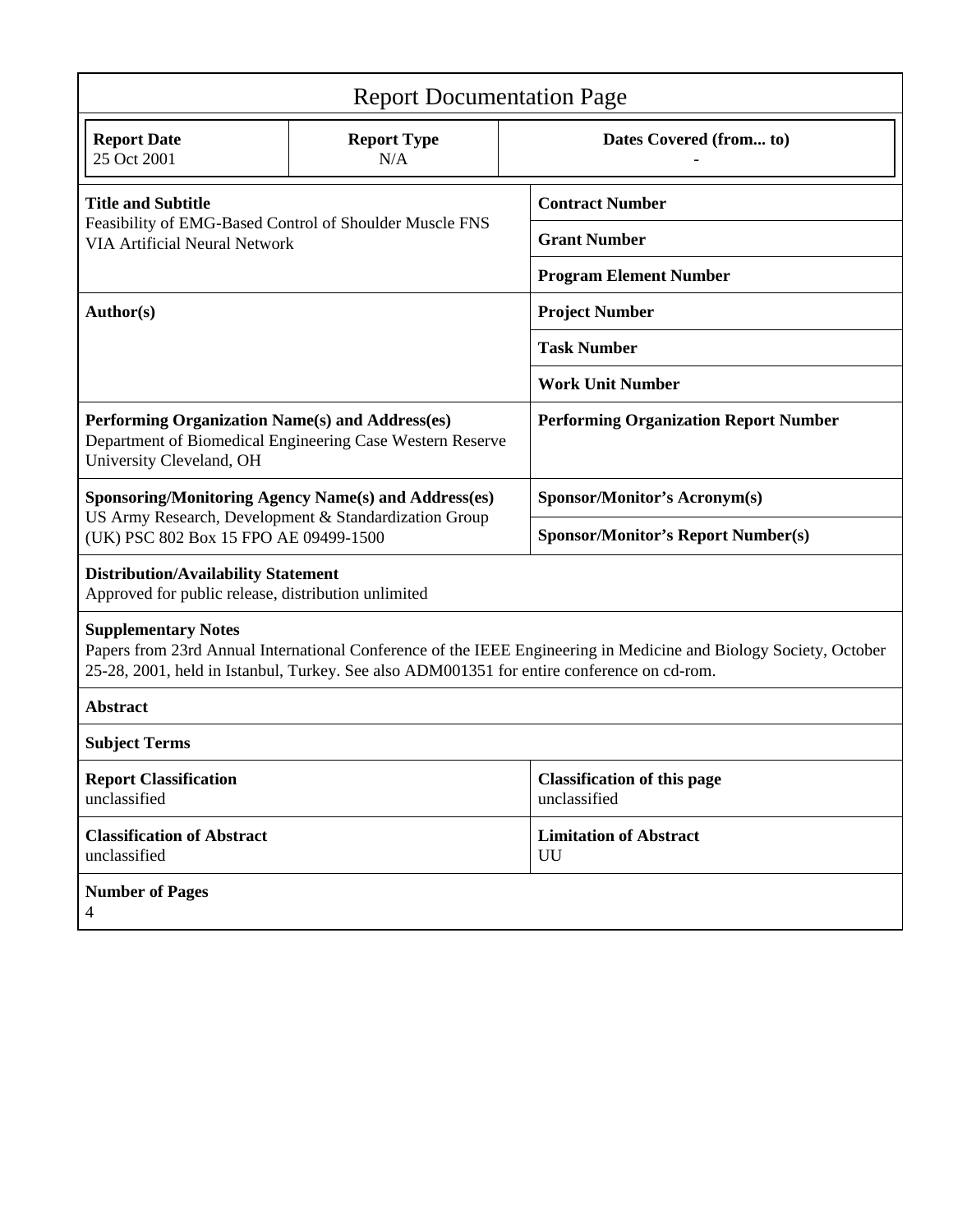parameters for a set of paralyzed muscles. Figure 1 (b) illustrates the approach taken here, where a musculoskeletal model of the human shoulder [7] was modified to reflect C5 SCI, and used in simulation to estimate the activities in voluntary muscles as well as the stimulation needed for a set of selected paralyzed muscles. Thus, the model simulations were used in this feasibility study to replace experimental procedures in real human subjects. These model-generated muscle activities were then used to develop the ANN controller.



## *Musculoskeletal model of the shoulder*

Inverse simulations using a three-dimensional musculoskeletal model of the human shoulder and elbow [7] were used to estimate muscle activation patterns needed to maintain the arm in a series of specified postures. The model includes descriptions of the bones of the shoulder mechanism (thorax, clavicle, humerus, and scapula) and the elbow (radius and ulna), thirty-one shoulder and elbow muscles, and three extrascapular ligaments. Each of the muscles, many of which have large attachment sites, is divided into as many as six independent elements [6]. The maximum force that can be produced by each muscle is limited by its physiological cross sectional area (PCSA), estimated for the able-bodied population by cadaver dissection [7].

The able-bodied model was modified in this study to reflect C5 tetraplegia by decreasing the maximum *voluntary* forces that could be produced by muscles with partial or total paralysis. The actual maximum voluntary forces that can be produced by the shoulder muscles in an individual with a given level of tetraplegia will vary with the details of the injury. For this study, representative maximum voluntary force values for a generic C5 individual were estimated based upon (1) the median Manual Muscle Test grades of 22 individuals with C5 tetraplegia obtained during clinical evaluations and (2) the known segmental innervation of these muscles [4] and the level of spinal cord injury.

In a first set of simulations, the effects of FNS of paralyzed muscles (coracobrachialis:Cb, pectoralis minor:PMi, serratus anterior:SA, latissimus dorsi:LD, thoracic pectoralis major:PMT, and clavicular pectoralis major:PMC) were evaluated by assuming that a completely paralyzed muscle could produce force if stimulated. In these simulations, the maximum force of each paralyzed muscle was assumed to be 50% of the same muscle in the ablebodied model. This arbitrary assumption (also made in [9]) probably represents a best-case scenario. It was also assumed that each of the several sub-elements of each "stimulated" muscle were always activated at the same relative level, simulating uniform FNS of the whole muscle.

Inverse static simulations were performed with the model to compute the set of muscle forces that minimized the sum of squared muscle stresses across all muscles while balancing various applied loads in various humeral postures. The internal kinematics of the shoulder (i.e., scapular and clavicular positions and orientations relative to the thorax) were assumed to be identical to the able-bodied results previously presented [8, 2]. Note that this would be an ideal goal to be achieved in an actual neuroprosthesis. Simulations were performed at 21 static locations throughout the workspace of the humerus (30, 60, 90, 120, and 150° of elevation in three planes: abduction (coronal), flexion (sagittal), and scapular (30° from coronal toward sagittal)). In different sets of simulations, the maximum external loads in abduction, adduction, horizontal flexion, and horizontal extension that could be sustained by the "voluntary" musculature for each posture were determined by systematically increasing the simulated load until no combination of available muscle forces could be found to balance the load.

### *Artificial neural network*

The musculoskeletal model simulations described above produced sets of muscle activations, both "voluntary" and "stimulated", for each of the conditions tested. An artificial neural network (ANN) was trained to predict needed "stimulation" levels in the "stimulated" muscles using the activations of a small set of "voluntary" muscles. A static, two-layer ANN was used in this study, with "tansig" neurons in the hidden layer and linear neurons in the output layer. This structure was chosen because it has been shown to be capable of predicting arbitrary non-linear input/output relationships [3]. The network was trained via backpropagation using the model-estimated muscle activations ("voluntary" ones for inputs, "stimulated" ones for outputs) from all arm positions and external loads of 20, 40, 80, and 100 percent of the maximum sustainable load.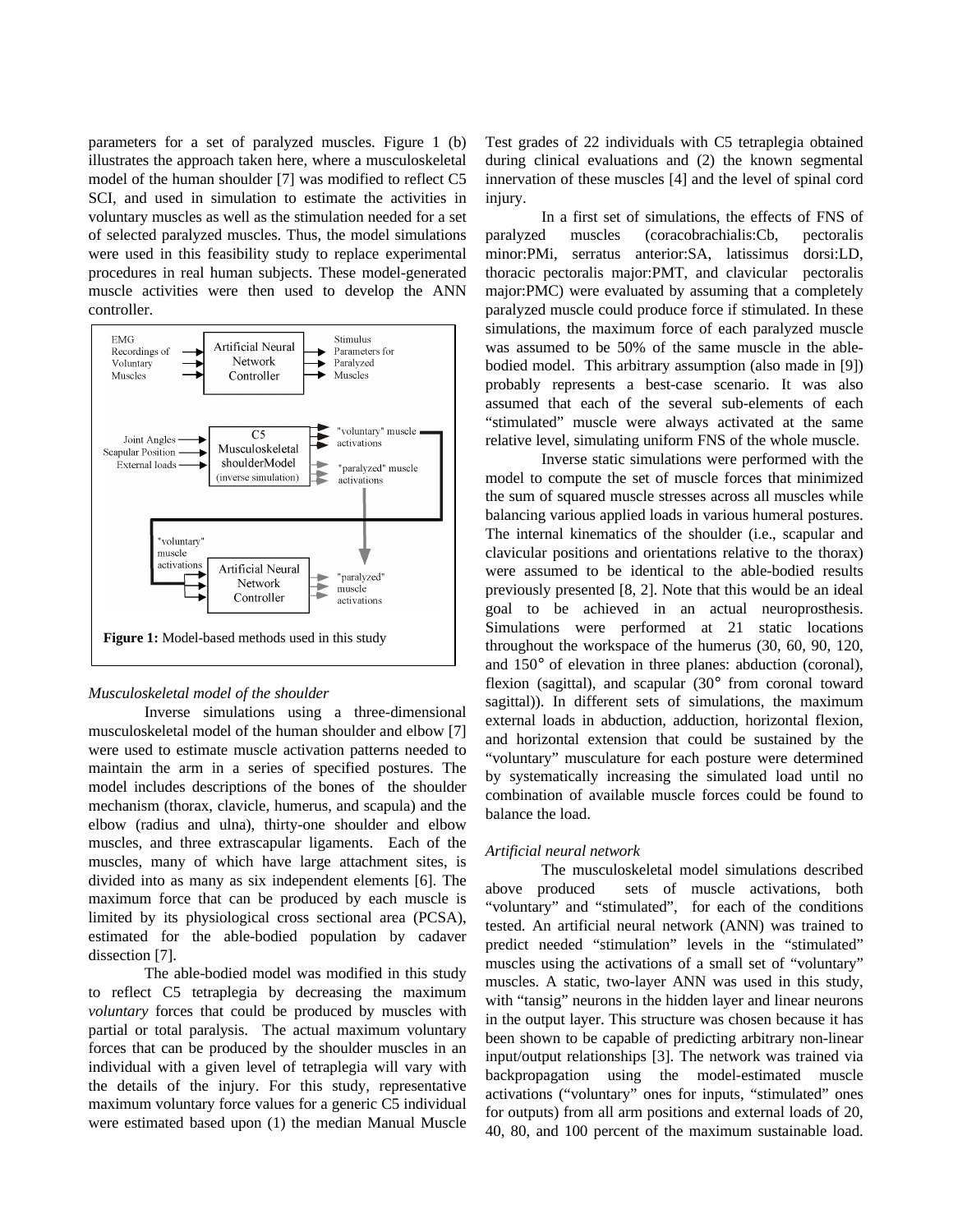The training procedure iterated until the sum of squared errors (SSE) between the actual variables (model-estimated "paralyzed" muscle activations) and those predicted by the neural network changed by less than 1% over 50 iterations. The network was trained for a minimum of 50 iterations to insure that the algorithm had not converged to a local minimum.

The predictive ability of the ANN was evaluated at all simulated arm positions for external loads of 60% of the maximum sustainable load in each direction for each posture (a total of 84 conditions over 21 positions). Predictive ability was quantified in two ways. First, the root-mean-squared (RMS) error between the musculoskeletal-generated activations and the ANNpredicted activations was computed. Because the activations ranged between 0 and 1, this RMS error is expressed in terms of maximum activation. Second, the forces that would be produced at the end of the humerus by the set of ANN predicted muscle activations were computed using the musculoskeletal model and compared to the forces that were originally applied in the musculoskeletal model simulations. The differences between these forces indicate the mechanical (and presumably the functional) impact of ANN-based activation prediction errors.

#### RESULTS

The static artificial neural network (ANN) was

trained as described above to predict needed activation patterns for four "stimulated" muscles (SA, Cb, LD, and PMT) using sets of two (TC and Rh) or four (TC, Rh, BiS, and Inf) "voluntary" muscles as inputs. Figure 2 illustrates the predictive ability of the ANN for each of the four stimulated muscles its primary actions. Each panel in this figure plots relative (to maximum) activation along the radial direction, while the angular coordinate indicates the angular position of the arm in elevation. The three rows of panels illustrate results for the three different planes of elevation examined. The thick black lines in each panel indicate the activation originally computed by the musculoskeletal model, the target for subsequent ANN predictions. The thin solid line in

input ANN, while the dotted line indicates the activations predicted by the four-input ANN. As described above, the model is generating an external force corresponding to 60% of the maximum that can be sustained in each of the three indicated directions (horizontal flexion for the columns A and B, adduction for columns C and D, and abduction for column E). Note that the ANN predicted activations for "stimulated" muscles for force directions other than those presented here (e.g., PM activation during abduction), but the conditions included in Figure 2 required the best prediction of activation levels and were thus the most functionally relevant.

In general, the four-input ANN predicted needed muscle activations better than the two-input ANN. Activation of the SA (shown for abduction forces in Figure 2, column E) was needed in all postures at all elevation angles, and the network accurately predicted these activation levels across all arm positions and external loading conditions. The average RMS prediction errors for the two- and four-input ANNs were 9 and 7%, respectively. The Cb (column B) was needed mostly for horizontal flexion forces in each of three elevation planes tested, with average RMS errors of 15 and 12% for two- and four-input ANNs, respectively. The PM was also important for horizontal flexion across all arm postures (column A), with some limited action required in adduction (column C) at lower elevation angles. Average prediction errors for PM



each panel indicates the activations predicted by the two-

were 14 and 12%, respectively for the two- and four-input ANNs. The LD (column D) was primarily needed for